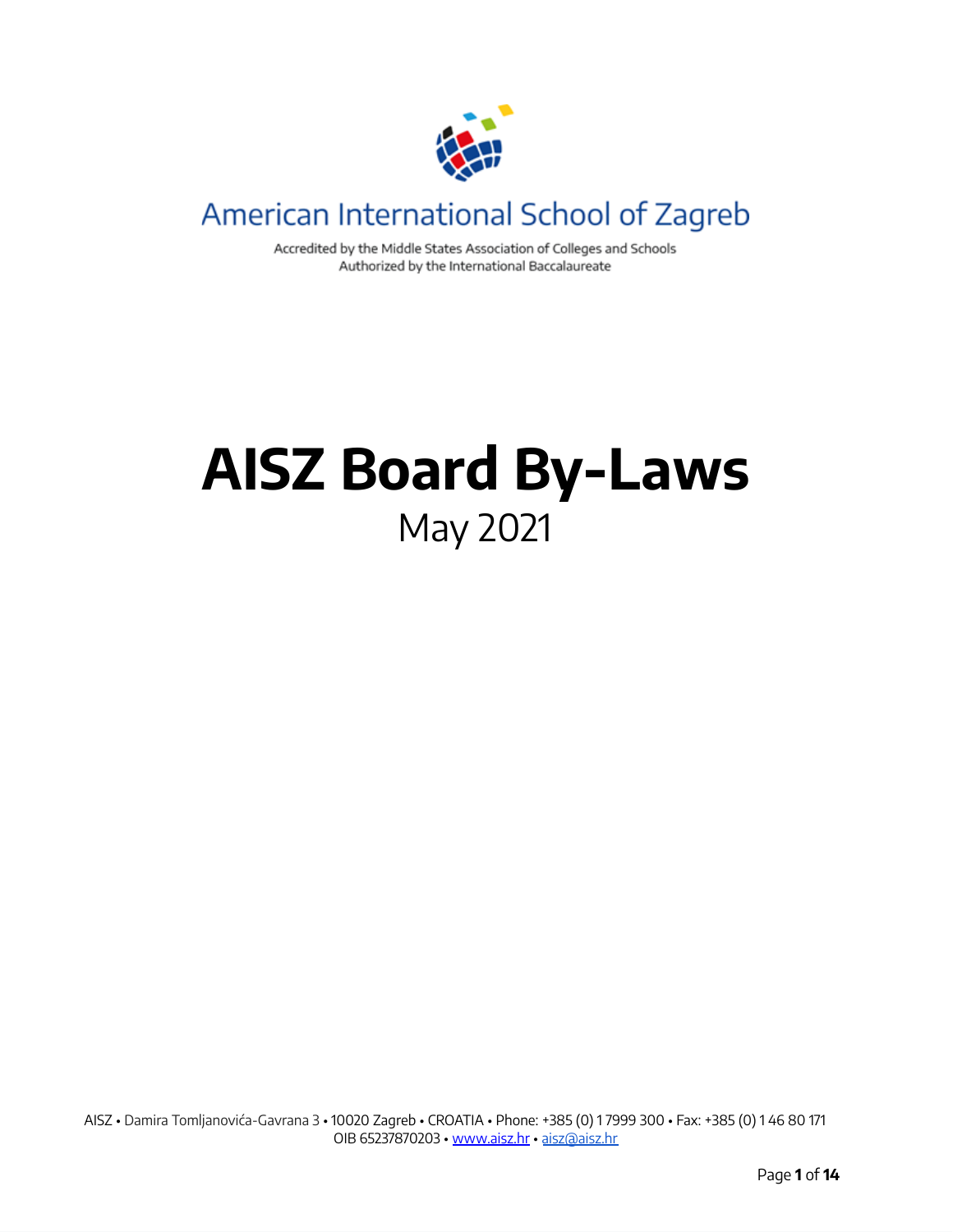

# **TABLE OF CONTENTS**

<span id="page-1-0"></span>

| <b>Table of Contents</b>                                | $\mathbf{2}$    |
|---------------------------------------------------------|-----------------|
| <b>Charter</b>                                          | 5               |
| Article I Name of the Organization                      | 5               |
| Article II Purpose and Legal Status of the Organization | 5               |
| Article III Location of the School                      | 5               |
| Article IV Governance                                   | 5               |
| Article V The School Board                              | 5               |
| Article VI Finances                                     | 5               |
| Article VII Curriculum                                  | 6               |
| Article VIII Dissolution                                | 6               |
| Article IX Amendment of the Charter                     | 6               |
| <b>By-Laws</b>                                          | 7               |
| Section I                                               | 7               |
| School Board Governance                                 | 7               |
| Section II                                              | 7               |
| Legal Authority of the Board                            | 7               |
| Section III                                             | 7               |
| <b>Board Responsibilities</b>                           | 7               |
| Board Member Code of Conduct                            | 8               |
| Section IV                                              | 8               |
| Board Membership                                        | 8               |
| Section V                                               | 10 <sup>°</sup> |
| Selection of Board Officers                             | 10              |
| <b>Section VI</b>                                       | 11              |
| Duties of the Board Officers                            | 11              |
| Section VII                                             | 12              |
| <b>Duties of Board Members</b>                          | 12              |
| Section VIII                                            | 12              |
| <b>Board Committees</b>                                 | 12              |
| Section IX                                              | 13              |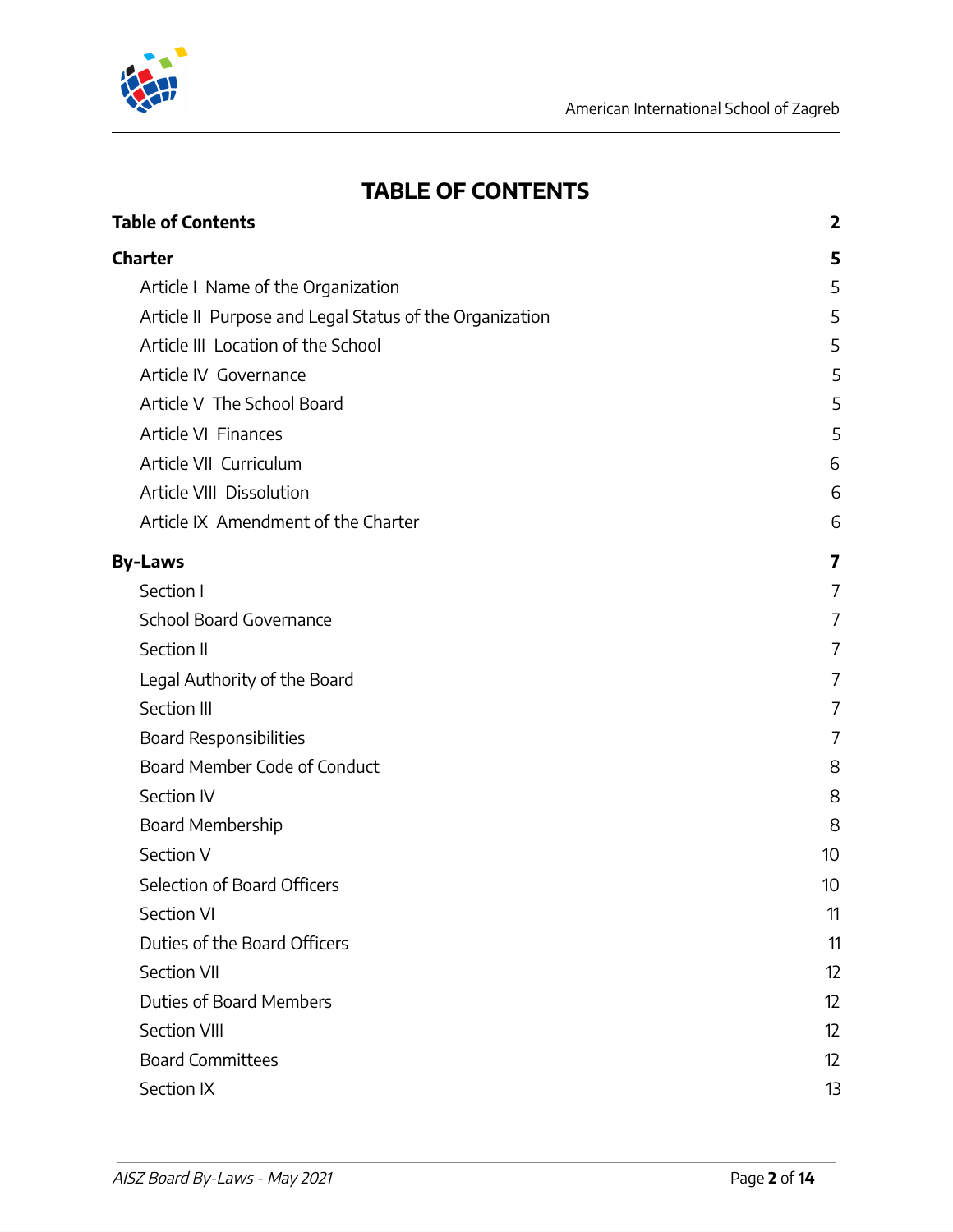

| Board Meetings           | 13 |
|--------------------------|----|
| Section X                | 14 |
| Amendment of the By-laws | 14 |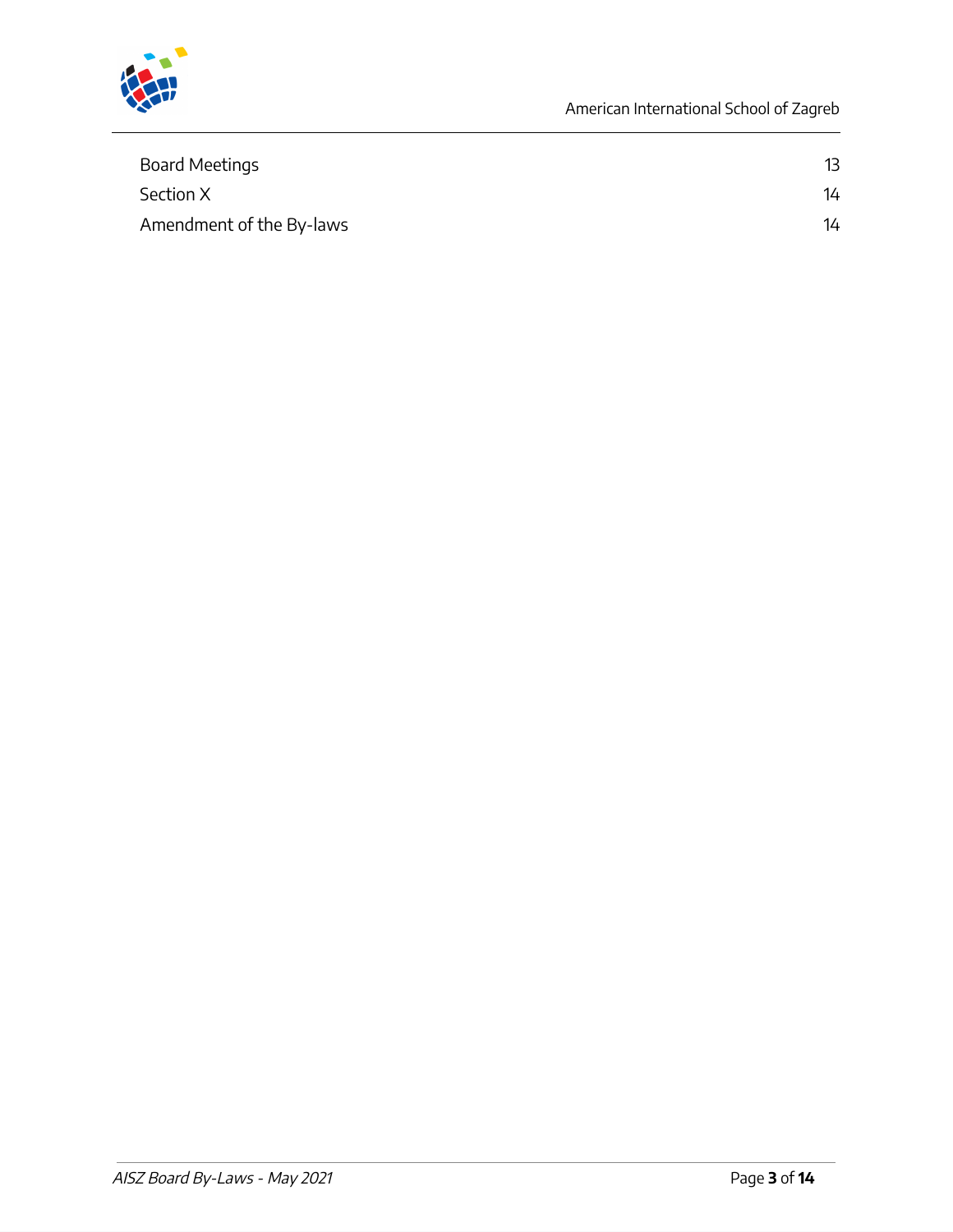

# **Vision Statement & Mission Statement, Learning Principles**

Last updated: May 2021

**Vision Statement**

# **Experiencing the Future, Today.**

#### **Mission Statement**

**We develop skills and character for futures rich with promise.**

#### **Learning Principles:**

We subscribe to the *Common Ground Collaborative* principles:

- 1. We can all learn and have <sup>a</sup> right to do so.
- 2. Learning is <sup>a</sup> personal and social, as well as an emotional and cognitive activity.
- 3. Learning environments have <sup>a</sup> significant impact on our learning.
- 4. Transfer of learning happens best in rich and relevant contexts.

5. Common learning cultures need to construct common meaning through <sup>a</sup> common learning language.

As part of this growing professional network, we feel it is necessary to define learning first and as such believe **learning is <sup>a</sup> process that leads to <sup>a</sup> sustained and demonstrable consolidation or extension of conceptual understanding, competencies, and character.**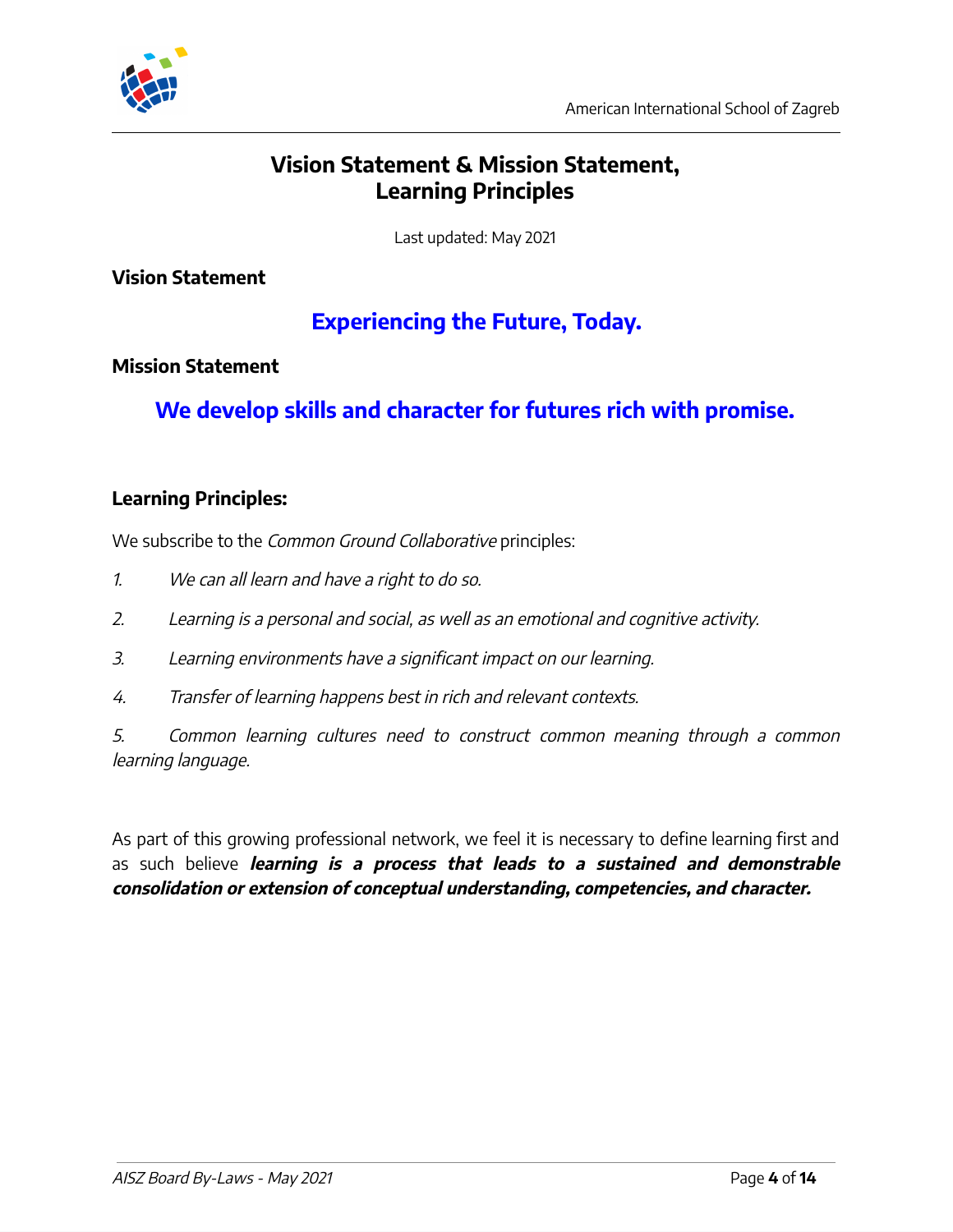

# **Charter**

#### **American International School of Zagreb Zagreb, Croatia**

#### **Article I Name of the Organization**

The name of the school shall be the American International School of Zagreb.

#### **Article II Purpose and Legal Status of the Organization**

The purpose of the American International School of Zagreb shall be to provide a full-time educational program with instruction in the English language. The school shall be international in character and shall be based on American educational philosophy and methods. The school shall be a non-profit, private day school serving the needs of the children of the Zagreb community who would benefit from such an institution.

The American International School of Zagreb operates under the legal status of the Bi-Lateral Agreement between the governments of the United States of American and the Republic of Croatia, signed in 2001 in Zagreb, Croatia.

#### **Article III Location of the School**

The school shall be located within the environs of the city of Zagreb, Croatia.

#### **Article IV Governance**

The governance of the school shall be exercised by a School Board. The School Board shall establish such policies and procedures as needed to enable the school to function effectively and efficiently.

#### **Article V The School Board**

The School Board shall have full authority and responsibility for all matters connected with the governance of the American International School of Zagreb. The Director shall be responsible for the efficient operation of the school. In implementing its governing function, the School Board shall establish such policies and bylaws as may be required for the proper and efficient operation of the school.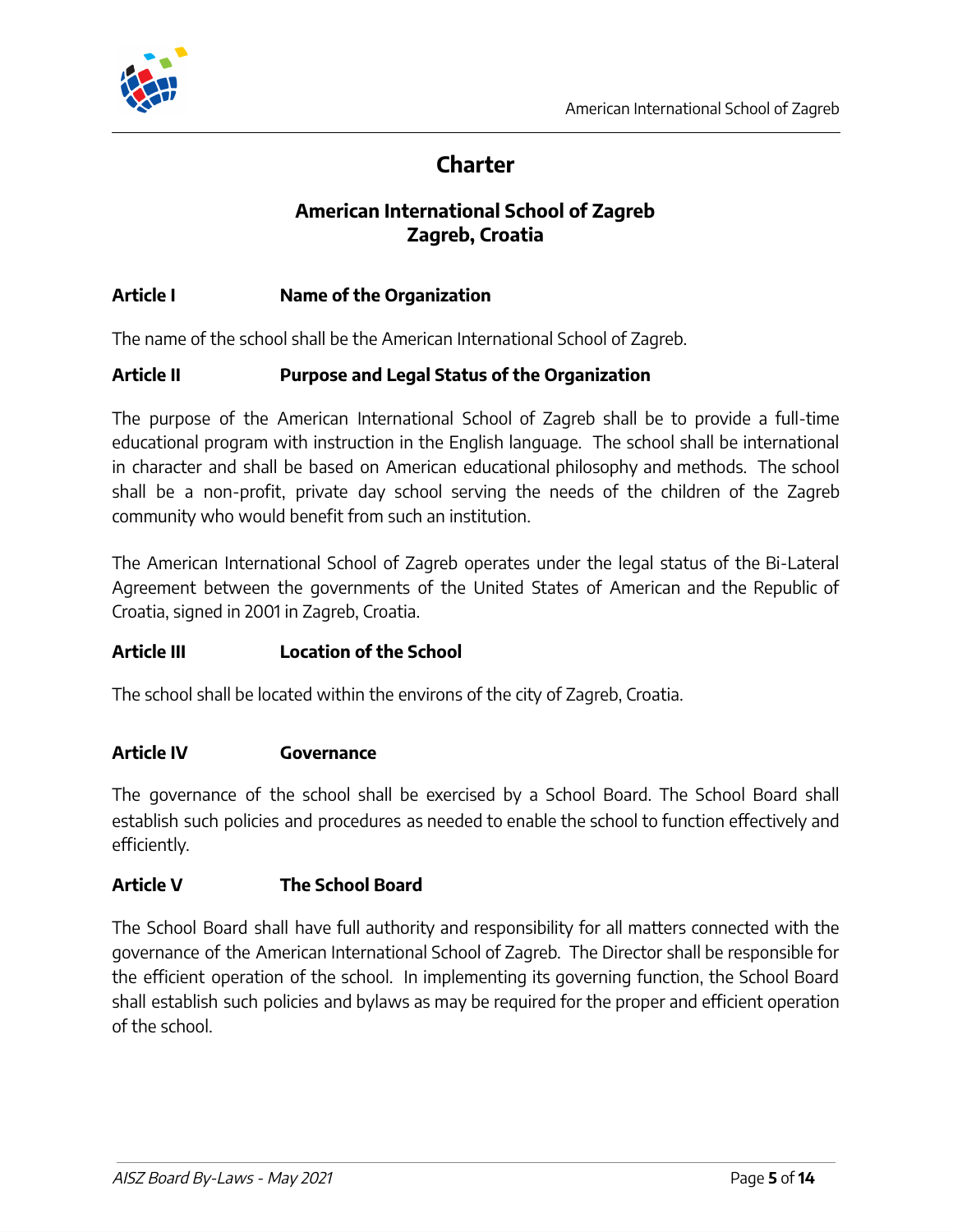

#### **Article VI Finances**

Fees shall be set from time to time by the School Board, in consultation with the Director. The School shall set fees at a level consistent with sound business management, sufficient to cover the expenses of the school and to allow for emergency contingencies.

#### **Article VII Curriculum**

Standard American educational curricula shall be used, with such adaptations as necessary to meet the needs of the multi-national background of the student body.

#### **Article VIII Dissolution**

In the event of the school being abolished and after all obligations are satisfied, the remaining assets shall be distributed or made available by the School Board to appropriate non-profit organizations.

#### **Article IX Amendment of the Charter**

This charter may only be amended by action of the School Board and that action must be carried by a two-thirds majority of the full School Board.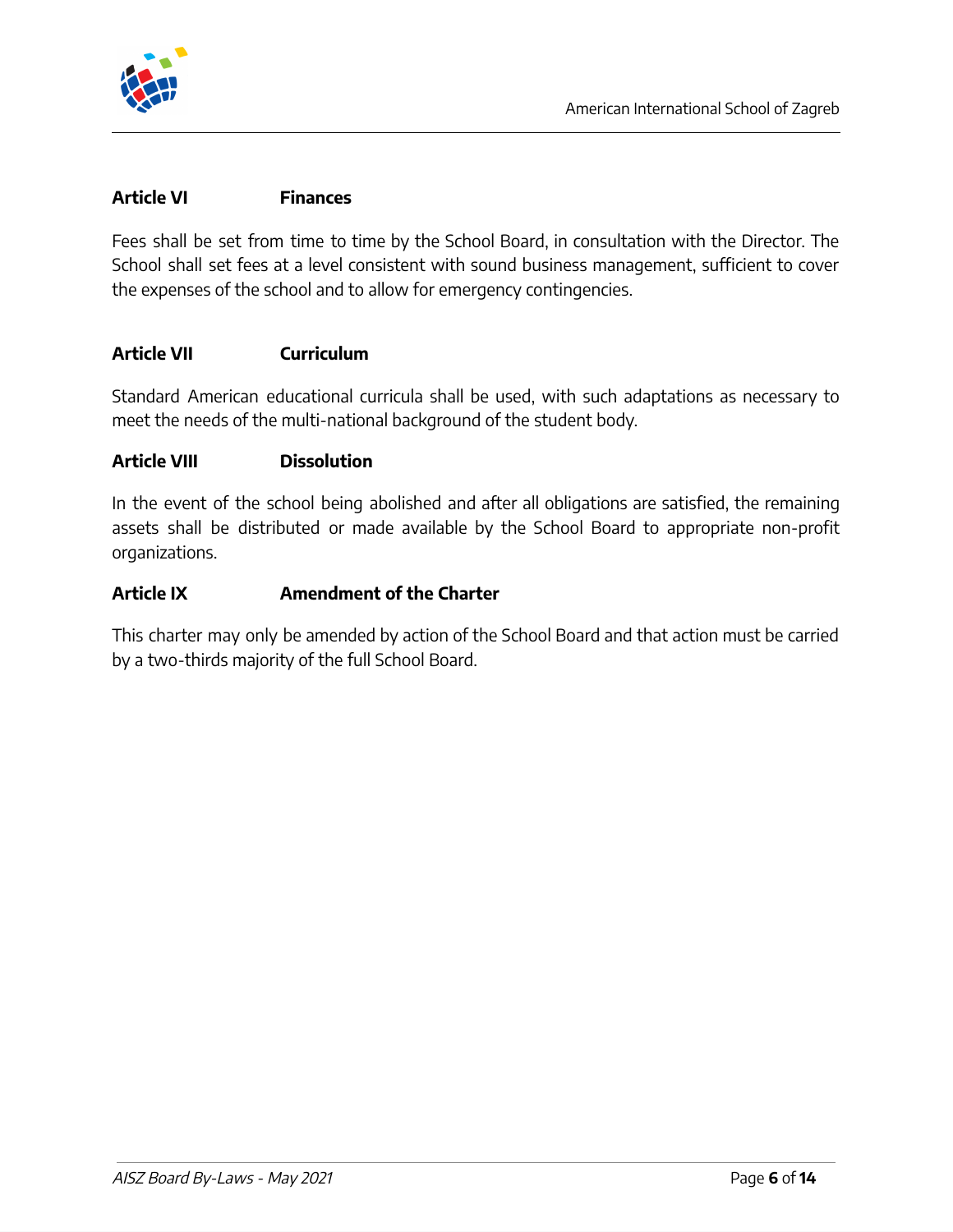

# **By-Laws**

#### **American International School of Zagreb Zagreb, Croatia**

#### **Section I**

#### **School Board Governance**

The School Board of the American International School of Zagreb (the "Board") shall oversee the governance of the American International School of Zagreb ("AISZ" or the "School"). The Board shall establish policies and procedures as needed to enable the School to function effectively and efficiently. The Board shall have full authority and responsibility for all matters connected with the governance of AISZ. The Director shall be responsible for the efficient operation of the School.

#### **Section II**

#### **Legal Authority of the Board**

Members of the Board have authority only when acting as a part of the Board legally in session. The Board shall not be bound in any way by any action taken or statement made by any individual Board member, except when such action is taken or statement is made during a Board meeting or as otherwise specifically empowered by the Board.

#### **Section III**

#### **Board Responsibilities**

The Board shall be responsible for:

- 1. Ensuring the long-term stability and success of AISZ;
- 2. The fiscal policy of AISZ;
- 3. Establishing and communicating priorities and policies to provide leadership and overall direction for AISZ;
- 4. The hiring and evaluating of the Director;
- 5. Serving as an advocate of AISZ and its mission;
- 6. Monitoring the implementation of AISZ policies;
- 7. Evaluating AISZ's effectiveness in achieving its mission;
- 8. Evaluating the effectiveness of the Board itself.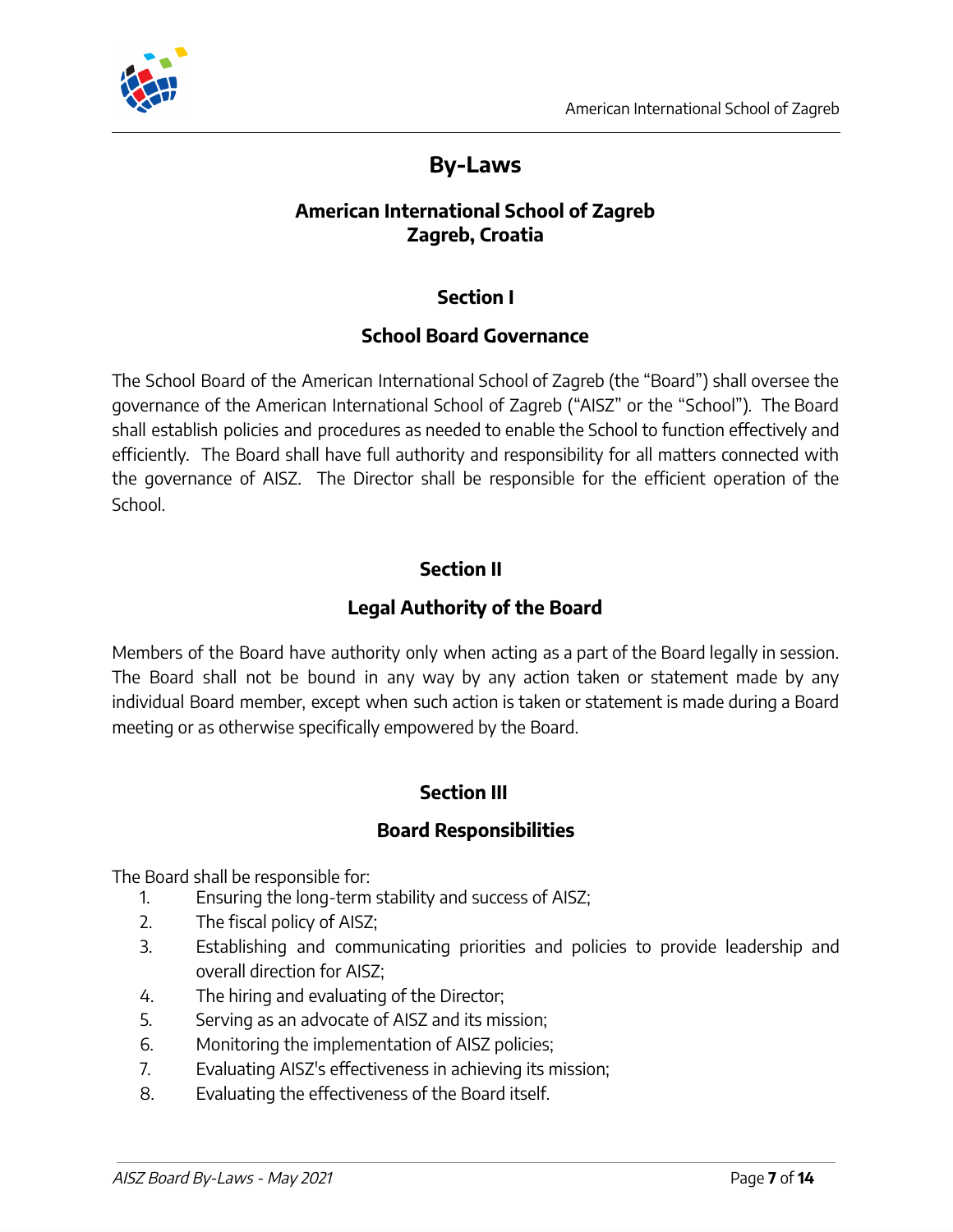

#### **BOARD MEMBER CODE OF CONDUCT**

Members of the Board agree to abide by the following Code of Conduct and must annually sign the Board Member Code of Conduct at their first Board meeting of the school year:

- Respect the confidentiality of privileged information, which comes before the Board and not discuss confidential matters of the Board outside meetings of the Board or Board committees;
- Respect the authority of the Director of AISZ to implement the policies of the Board;
- Consider all viewpoints and listen to the opinions of other Board members and other parties before making final decisions;
- Communicate honestly and share with other Board members information relating to matters with which the Board is or should be concerned;
- Treat other Board members with respect and consideration;
- Avoid any conflict of interest;
- Avoid raising individual concerns or matters unless Board policy implications are involved;
- Endeavor to attend all Board meetings;
- Strive to make all decisions by consensus and support all decisions recognizing that the Board is one unit;
- Facilitate efficient Board actions and deliberations by devoting due time, thought and study to the duties and responsibilities to the position; and
- Understand and act in accordance with the roles and guiding principles of the Board.

#### **Section IV**

#### **Board Membership**

#### A) Board Members

The Board shall:

1) Consist of seven (7) voting members;

2) Be composed of appointed members, of whom three (3) shall be appointed by the US Ambassador and two (2) shall be appointed by the Board directly from the Parent body;

3) Two (2) further members shall be appointed by 5 above mentioned Board members and need not have children at the school

#### B) Terms of Members Appointed by the US Ambassador

1) The US Ambassador shall appoint members to the Board for a minimum period of 12 months.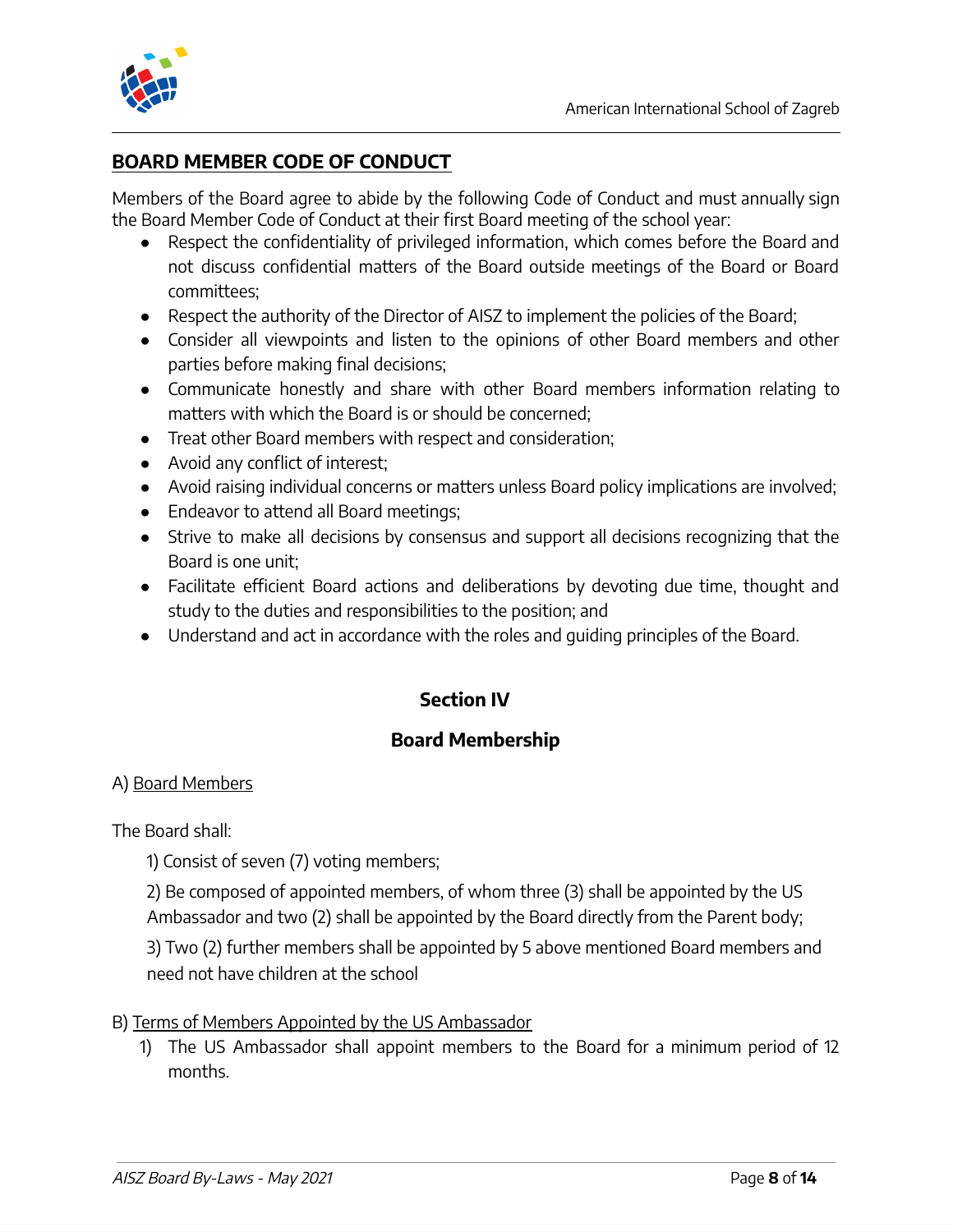

2) In the event that an appointee cannot complete the term of his/her appointment, the US Ambassador will expeditiously appoint a replacement.

#### C) Terms of Members Appointed by the Board

- 1) Any Board member may propose a candidate for appointment to the Board.
- 2) Selection of appointed Board members shall be by secret ballot and made by a simple majority of Board members;

(a) Before the May meeting, with respect to appointed positions the term of which expires at the conclusion of the June meeting, provided there are candidates for the post, (b) at the first meeting after the post becomes available, or

- (c) if necessary, after a candidate for such post is proposed.
- 3) The term of each appointed Board member shall be three (3) years from the date of appointment.
- 4) Members may be reappointed for an additional two terms for a total of nine years,
- 5) In the event of an appointed member leaving prior to the completion of his/her term, the vacancy shall be filled as specified above.

D) Eligibility for Board membership. To be eligible for Board membership, Board members must meet the following criteria:

- 1) Appointed Parent members must be AISZ parents and have at least one (1) child enrolled in the School.
- 2) Other Appointed members need not have children enrolled in the School.
- 3) No Board member shall be an employee or a direct family member of an employee of the School.
- 4) Board members must be in good financial standing with the school.
- 5) Board members may not be recipients of financial aid.
- 6) The Director shall be an ex officio member of the Board.

#### **Section V**

#### **Selection of Board Officers**

A) Board Officers. There shall be three Board officers: Chair, Treasurer and Secretary.

B) Appointment of Chair. The US Ambassador shall appoint the school Board Chair.

C) Appointment of Treasurer. The Treasurer shall be appointed by a majority of all members of the Board at the September Board meeting. The term of office shall be one year and shall be renewable.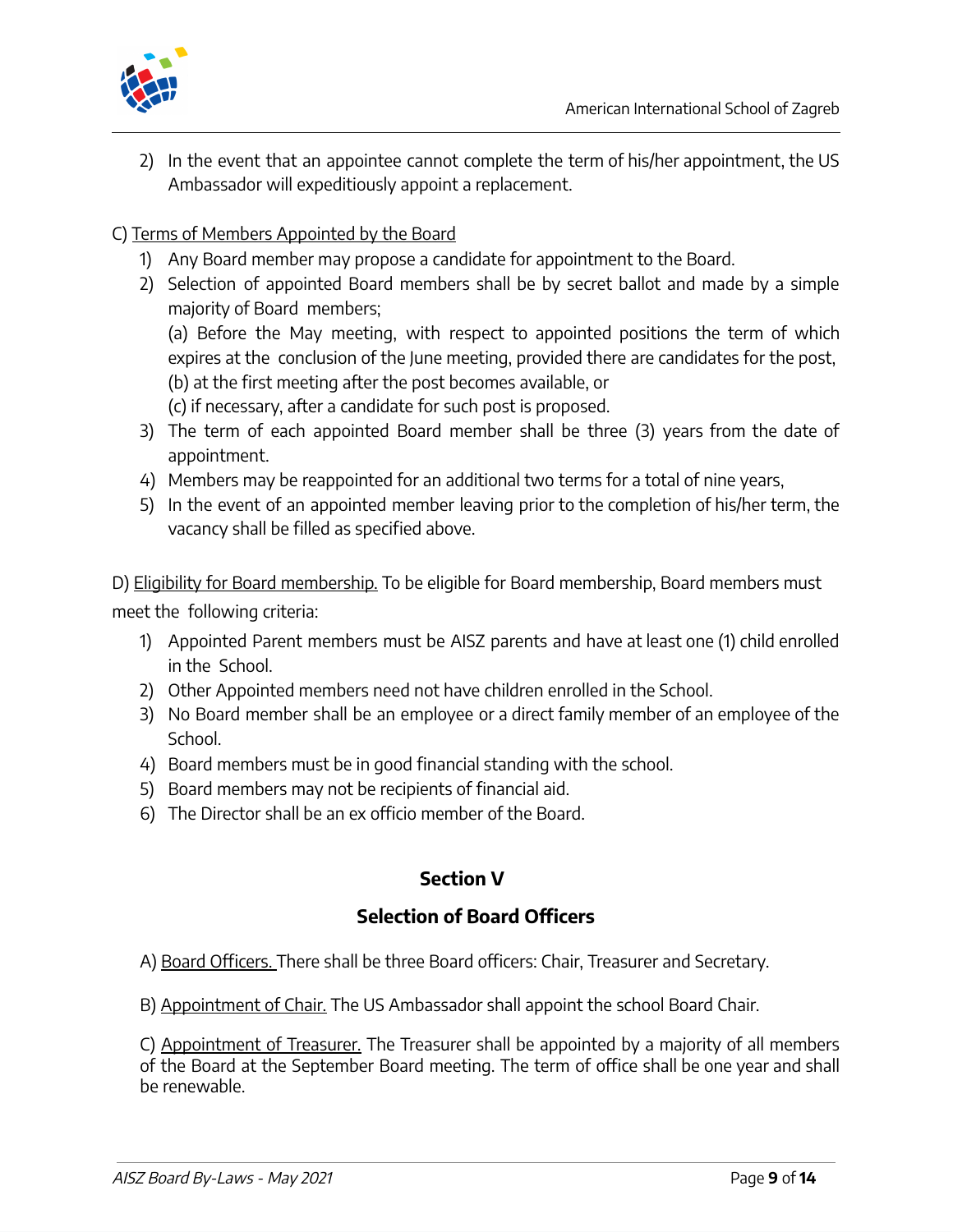

D) Acting Chair. In the absence of the Chair at a Board meeting, an Acting Chair will then be selected by a majority of present members.

E) Absence of the Treasurer. The Chair will appoint a replacement for the Treasurer or Secretary for the period of the Officer's absence.

F) Board Secretary. The Director's Professional Assistant will act as the secretary to the Board and take minutes of all meetings, maintain communication links between Director and the Board and curate all files and records in an accessible digital format for Board use.

#### Removal of Board Appointed Members:

The Board reserves the right to remove a member of the Board when there is just cause. Just cause will be interpreted as any action or association of a Board member, which places the integrity, and well-being of the school, the faculty, the students, the Board, or individual Board members at risk.

Just cause for removal of a Board member includes, but is not limited to the following;

a) An undeclared conflict of interest;

b) Gross breach of Board Code of Conduct;

c) Failure to attend meetings on a regular basis; i.e. if a Board member has unexplained absences for three meetings they should consider resigning or four unexplained absences during one academic year, said member's term should automatically be ended unless the Board chooses to make an exception due to extenuating circumstances.

d) Unexplained failure to meet the responsibilities of individual Board members described in AISZ Board Policy Manual, item no. 2.31 and ascertained through Board Self- Evaluation.

An example of a procedure to remove a member

Should a Board Member's conduct be in violation of Policy, the Board's Code of Ethics, or

Board Operating Agreements, the following protocol shall guide Board action:

a) The chair speaks privately with the subject board member, looking for acknowledgment of error and promise to never do so again. If this doesn't work or because of the particular situation (unapproachable board member, s/he denies doing anything wrong, s/he simply doesn't care!), Then…

b) The whole board addresses the behavior in Executive Session, again, seeking an apology and commitment to abide by the Code of Ethics. If this doesn't work/isn't appropriate,

c) Try step (a) again, this time the Chair tells the board member the board wants him to resign. This is more powerful if that request has the full backing of the rest of the board.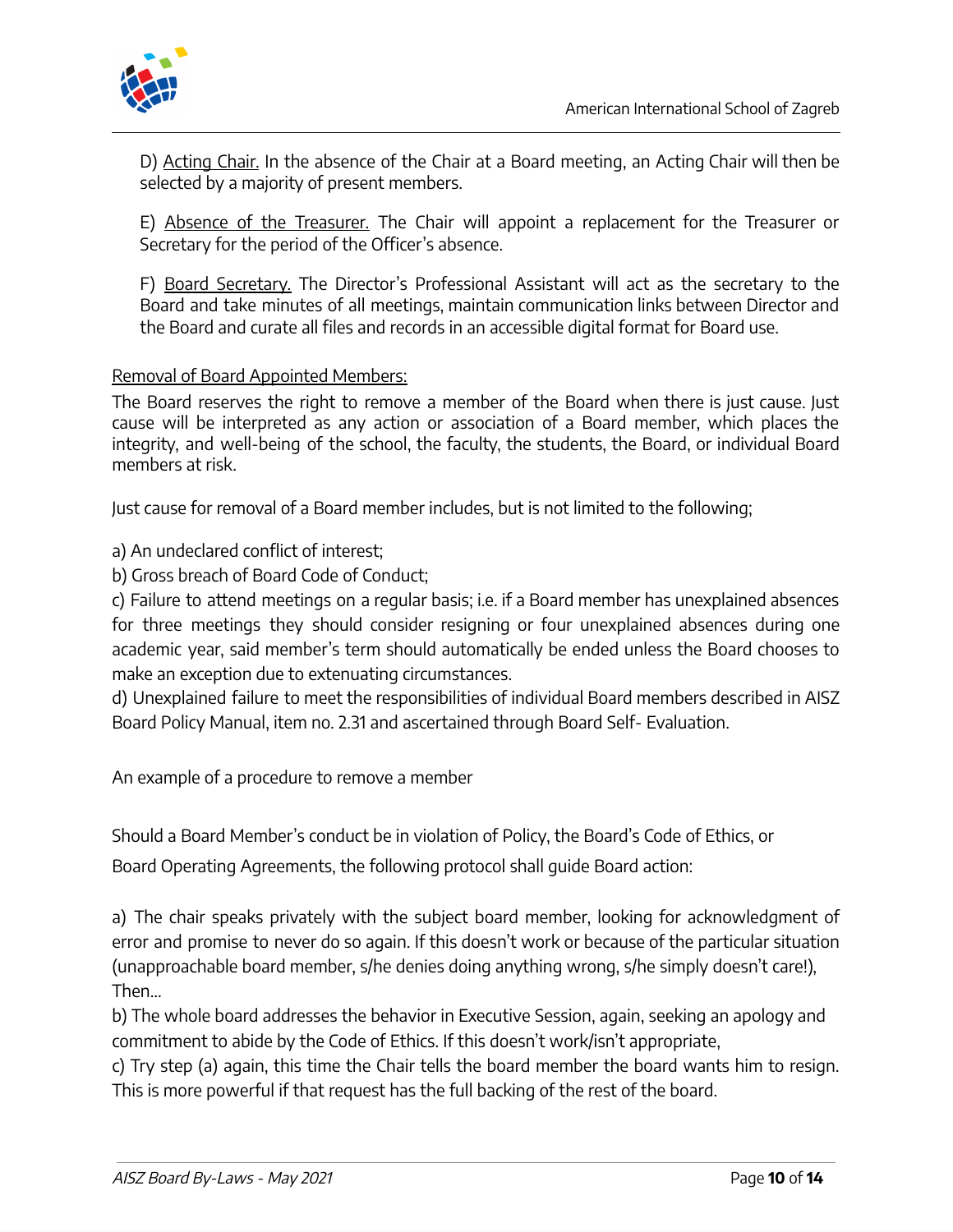

d) If a board appointee, then the board should be able to simply remove her/him from the board and appoint someone else. This does have political ramifications (the community must be informed), but may be the best course of action.

e) If an Embassy/organization appointee, the Ambassador/organization is requested to recall him/her

#### **Section VI**

#### **Duties of the Board Officers**

- A) Duties of the Chair. The Chair shall:
	- 1) Preside over all meetings of the Board, enforce the rules governing meetings, and provide for the efficient conduct of business;
	- 2) Appoint special committees with the suggestions of the other Board members;
	- 3) Ensure that elections for and within the Board are conducted on a timely and proper basis;
- B) Duties of the Treasurer. The Treasurer shall:
	- 1) Chair the Board's Finance Committee;
	- 2) Make sure an accurate and full account of all finances of the School is kept in accordance with applicable accepted accounting practices;
	- 3) Give monthly reports to the Board, in consultation with the Business Manager, as to the School's financial situation;
	- 4) Work with the Director in the preparation of the Annual Operating Budget;
	- 5) Monitor the annual School audit and report to the Board the outcome of the audit;
- C) Duties of the Secretary. The Secretary shall:
	- 1) Be responsible for the accurate recording and dissemination of the minutes of Board meetings during executive sessions;
	- 2) Maintain the confidentiality of the minutes of the board working or executive sessions.
	- 3) Draft and disseminate the formal correspondence of the Board as directed by the Board;
	- 4) Shall ensure that the Board's historical records are maintained in a shared file accessible by Board, Director and the Director's administrative officer appointee.

#### **Section VII**

#### **Duties of Board Members**

Each member of the Board shall: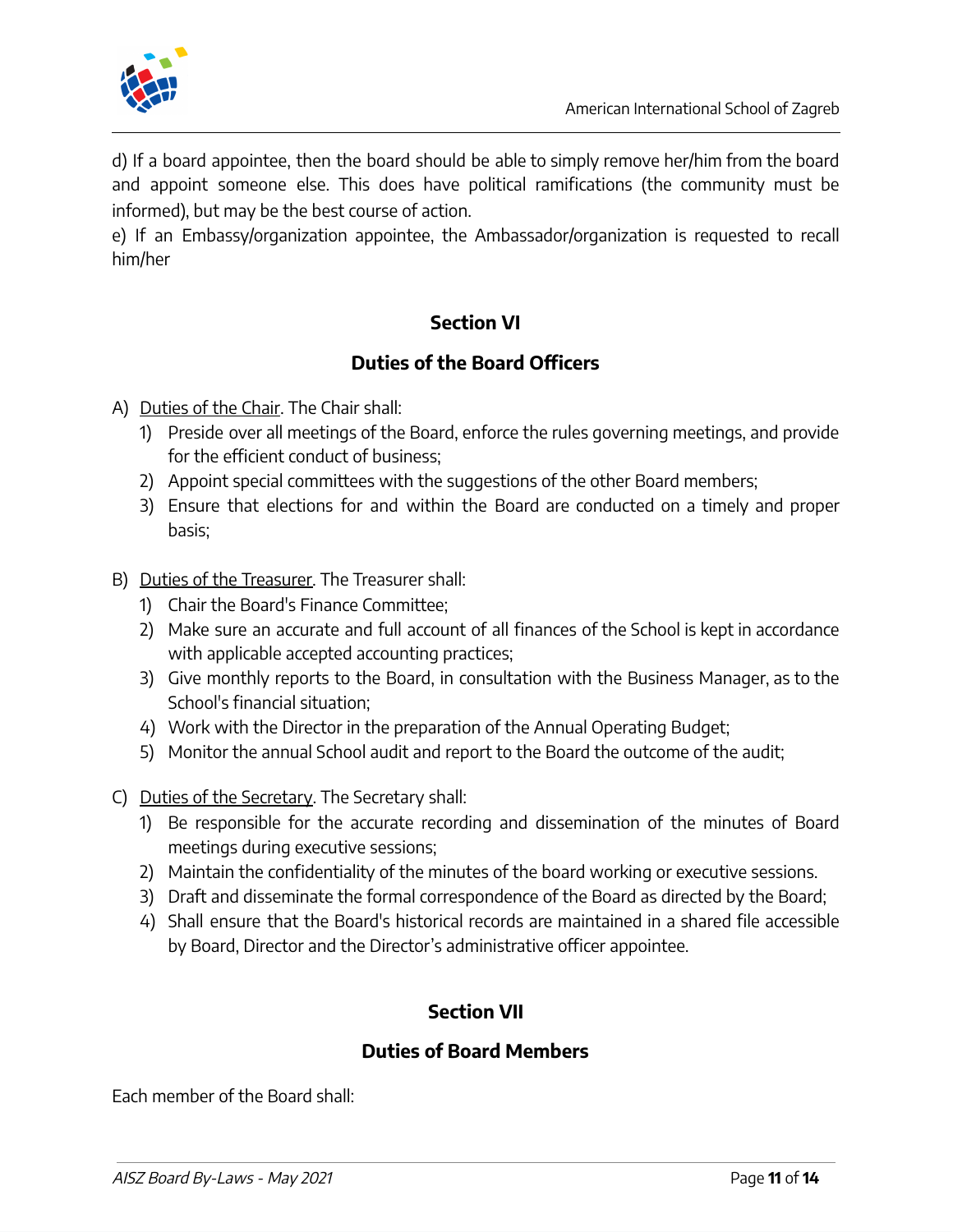

- 1) Attend all scheduled meetings of the Board and be prepared for each meeting to address the agenda issues before the Board;
- 2) Serve as required on Board committee(s) and substitute as a committee chair when required;
- 3) Maintain the confidentiality of (a) information discussed in Working or Executive Sessions of the Board, (b) privileged information which comes before the Board or any committee of the Board, and (c) information discussed on Board committees;
- 4) Avoid any conflict of interest, disclose any potential conflicts of interest and refrain from voting on matters that involve conflicts of interest.

# **Section VIII**

#### **Board Committees**

- A) Committees of the Board. There shall be two (2) standing Board Committees: Finance and Governance. The Board may create other committees and terminate such committees as needed at its discretion.
- B) Committee Members. Each committee shall be composed of at least one Board member who shall act as chair. In addition, the Board may, at its discretion, co-opt additional members to committees to provide specific expertise or assist the committees in their work. A simple majority of committee members shall constitute a quorum. One member of each committee shall be designated secretary and will keep meeting minutes for the official record.
- C) Committee Chairs. Each committee chair shall:
	- 1) Exercise supervision over the activities of the committee which he/she chairs;
	- 2) Call meetings of the committee and, if present, preside at all such meetings of the committee;
	- 3) Present committee reports to the Board.

# **Section IX**

#### **Board Meetings**

A) School-year Meetings. The Board will meet once per month while School is in session from September - June. Notwithstanding the foregoing, the Chair may, at his/her discretion, cancel any scheduled meeting with at least ten (10) days prior notice to the members of the Board; notice of the canceled Board meeting shall also be communicated to the School community.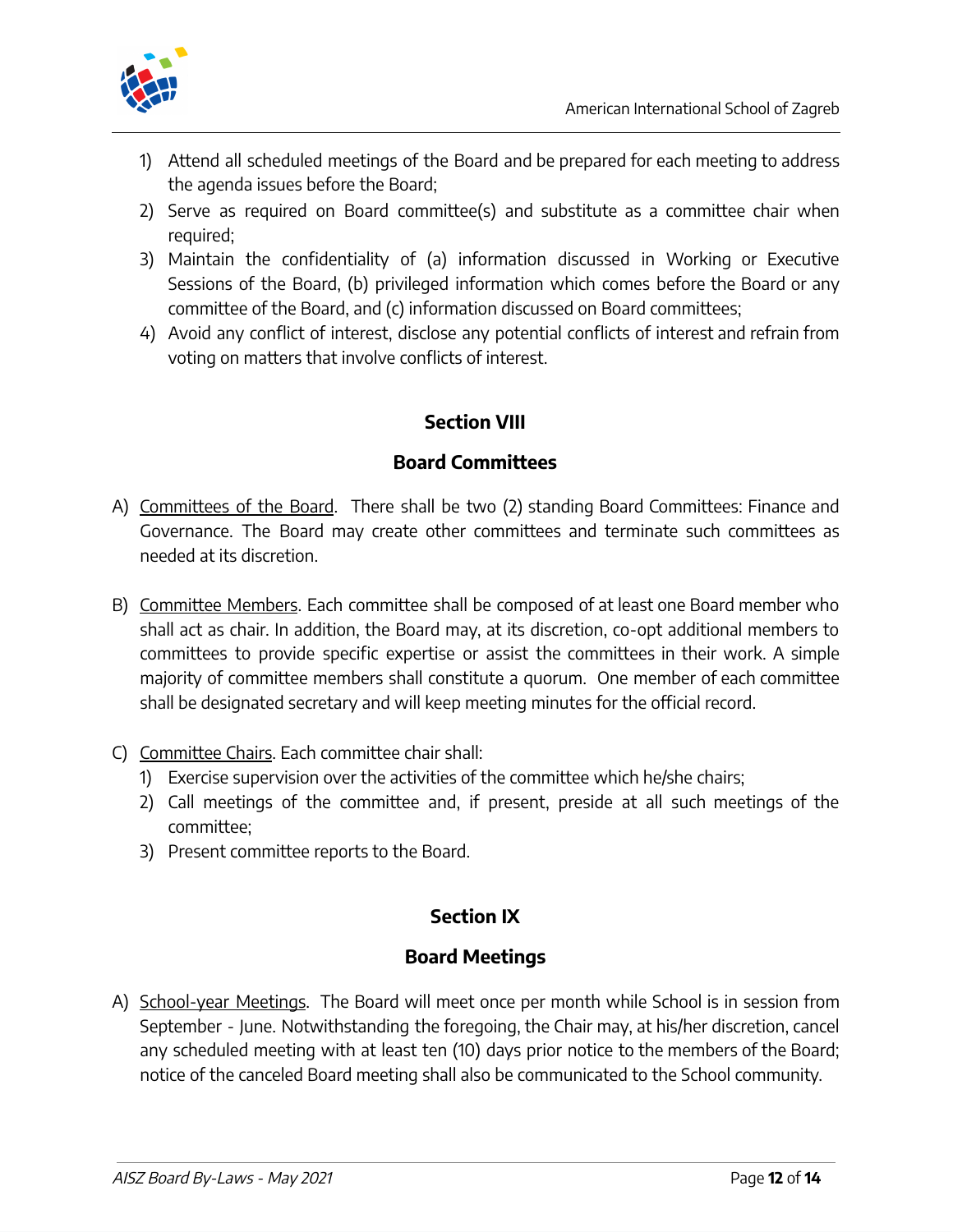



- B) Special Board Meetings. Special Board meetings may be called by the Chair at any time as the need arises or when requested by a majority of Board members.
- C) Minutes of the Meetings. All Board minutes will be transcribed by a recorder who is not a member of the Board. These minutes will be circulated to all Board members within one week of the meetings and edited via email. The minutes shall be approved by the Board at the next Board meeting. The approved minutes will be available to all School community members. The Board Secretary will ensure that minutes of any Executive session are properly taken and those minutes can be reviewed by Board members. Executive session minutes are not made available to the community except as determined by the Board. No confidential personnel data shall be shared without Board authorization (see Section VII.C.).
- D) Quorum; Participation by Phone, etc. Four (4) members of the Board shall constitute a quorum necessary for the Board to be in session. Except as otherwise provided in these By-laws, the Board shall act by a simple majority of those present. In extraordinary circumstances, as determined by the Chair or, in his/her absence, the Acting Chair, members can participate in Board meetings by phone, video conference or other verifiable form and a member participating by such means shall be included in deciding whether or not quorum has been reached.
- E) Conducting Board Business Via Email. The Board reserves the option of conducting formal business via email. This process will be reserved for editing and approval of meeting minutes and on issues where the timing of a decision is critical and the Board is not able to hold a special or extraordinary meeting. The Director will be included in all email correspondence.
- F) Rules for Meetings. The Board shall, from time-to-time, adopt such rules for the conduct of its meetings as it shall deem appropriate.

#### **Section X**

#### **Amendment of the By-laws**

- A) Amendment of By-laws. Any part of the By-laws may be amended by a two-thirds majority of the full Board. Amendments approved by the Board will be posted on the website and communicated to the School community following the Board meeting at which the By-Laws were amended.
- B) Effective Date of Amendments. Unless specifically stated otherwise, revised By-laws shall take effect immediately upon adoption.